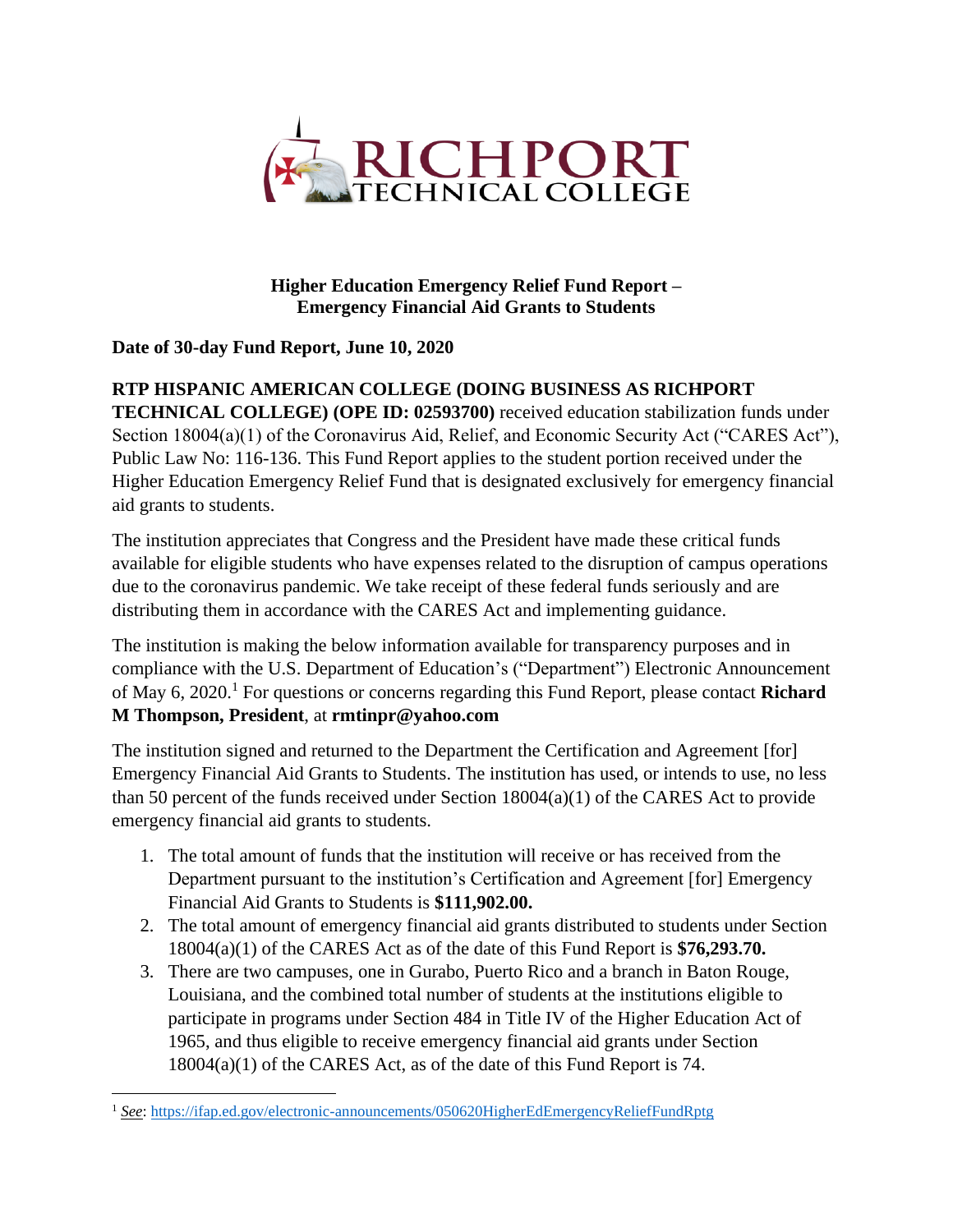- 4. The total number of students who have received an emergency financial aid grant under Section 18004(a)(1) of the CARES Act as of the date of this Fund Report is 74.
- 5. The methods used by Richport Technical College to determine which students receive emergency financial aid grants and how much they would receive under Section 18004(a)(1) of the CARES Act are provided at **Attachment A**.
- 6. Any instructions, directions, or guidance provided by the Richport to students concerning the emergency financial aid grants are provided at **Attachment B**.

### **Attachment A**

The Policy adopted to implement and determine how students may apply and how students would be chosen to receive the funds are found in our letter to students attached to Attachment A and Criteria used to determine if they qualify and to receive funds in their application to the school, found in Attachment B.



May 7, 2020

To: Active Students of Richport Technical College

From: Richard M Thompson and the Richport Staff Members

Recently, Richport Technical College applied for a grant from the United States Department of Education to assist our students during this horrific period of our state and national coronavirus experience. These funds would go directly to approved students to help and continue during this period.

I am happy to announce that our application was accepted and approved. Funds will now be available to students that apply to and approved by the Richport Technical College. An application is attached. It is important for you to understand, that without your applying for the grant it will not be awarded. You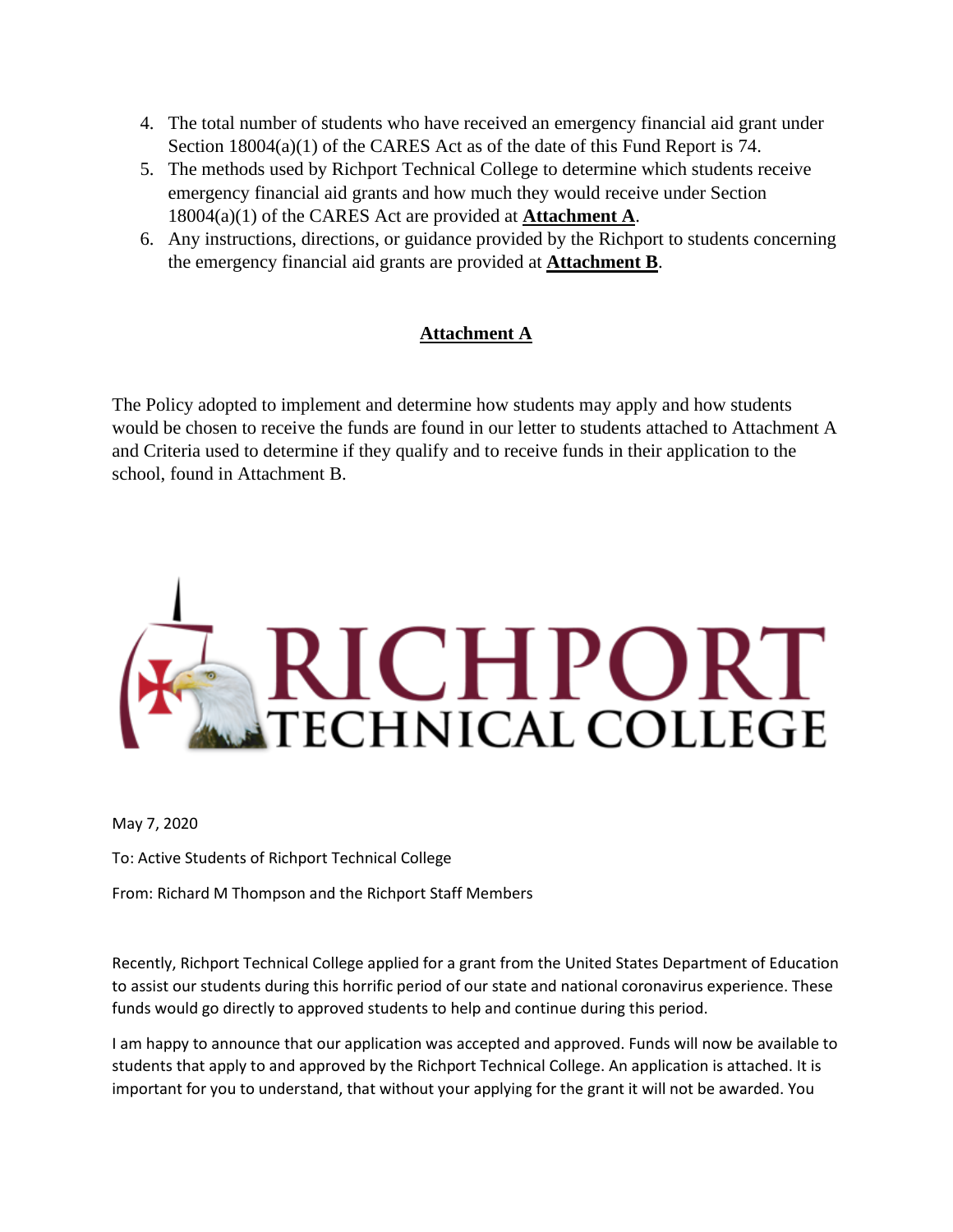must apply and a Student Services Committee will determine your qualification to receive the financial assistance.

Section 18004(c) of the CARES Act requires Richport to utilize the funds received to provide emergency financial aid grants to students for expenses related to the disruption of campus operations due to coronavirus (including eligible expenses under a student's cost of attendance such as food, housing, course materials, technology, health care, and child care). This Certification and Agreement solely concerns the emergency financial aid grants to students under Section 18004(c) of the CARES Act.

Richport is promptly making available emergency financial aid grants from the advanced funds directly to our students for your expenses related to the disruption of campus operations due to coronavirus, such as food, housing, course materials, technology, health care, and child-care expenses. We shall not use the advanced funds to reimburse our school for any costs or expenses, including but not limited to any costs associated with significant changes to the delivery of instruction due to the coronavirus and/or any refunds or other benefits that Richport previously issued to our students.

Richport retains discretion to determine the amount of each individual emergency financial aid grant consistent with all applicable laws including non-discrimination laws. We do acknowledge that the Secretary recommends the maximum Federal Pell Grant for the applicable award year as an appropriate maximum amount for a student's emergency financial aid grant in most cases, and the Richport should be mindful of each student's particular socioeconomic circumstances in the staging and administration of these grants. The Secretary strongly encourages Richport's financial aid administrator to exercise the use of professional judgment available under Section 479A of the Higher Education Act of 1965 (HEA), 20 U.S.C § 1087tt, to make adjustments on a case-by-case basis to exclude individual emergency financial aid grants from the calculation of a student's expected family contribution. The Secretary does not consider these individual emergency financial aid grants to constitute Federal financial aid under Title IV of the HEA.

It is important for you to know that in consideration for the advanced funds and as conditions for our student receipt, as a student you are to understand, and agrees that Richport funds shall not be used for any purpose other than the direct payment of grants to students for your expenses related to the disruption of campus operations due to coronavirus, such as food, housing, course materials, technology, health care, and child-care.

Your consideration by the Student Services Committee will be based upon the need as provided in your application. Our consideration will be made based upon arrival of applications. Any assistance to you must be approved, and you must provide the application.

Finally, it is my duty to inform you that you may apply up to a maximum of \$1500. If you have any questions please refer to the attached application and contact either your Puerto Rico or Louisiana designated staff member, as found in your application.

Your immediate action is imperative and appreciated.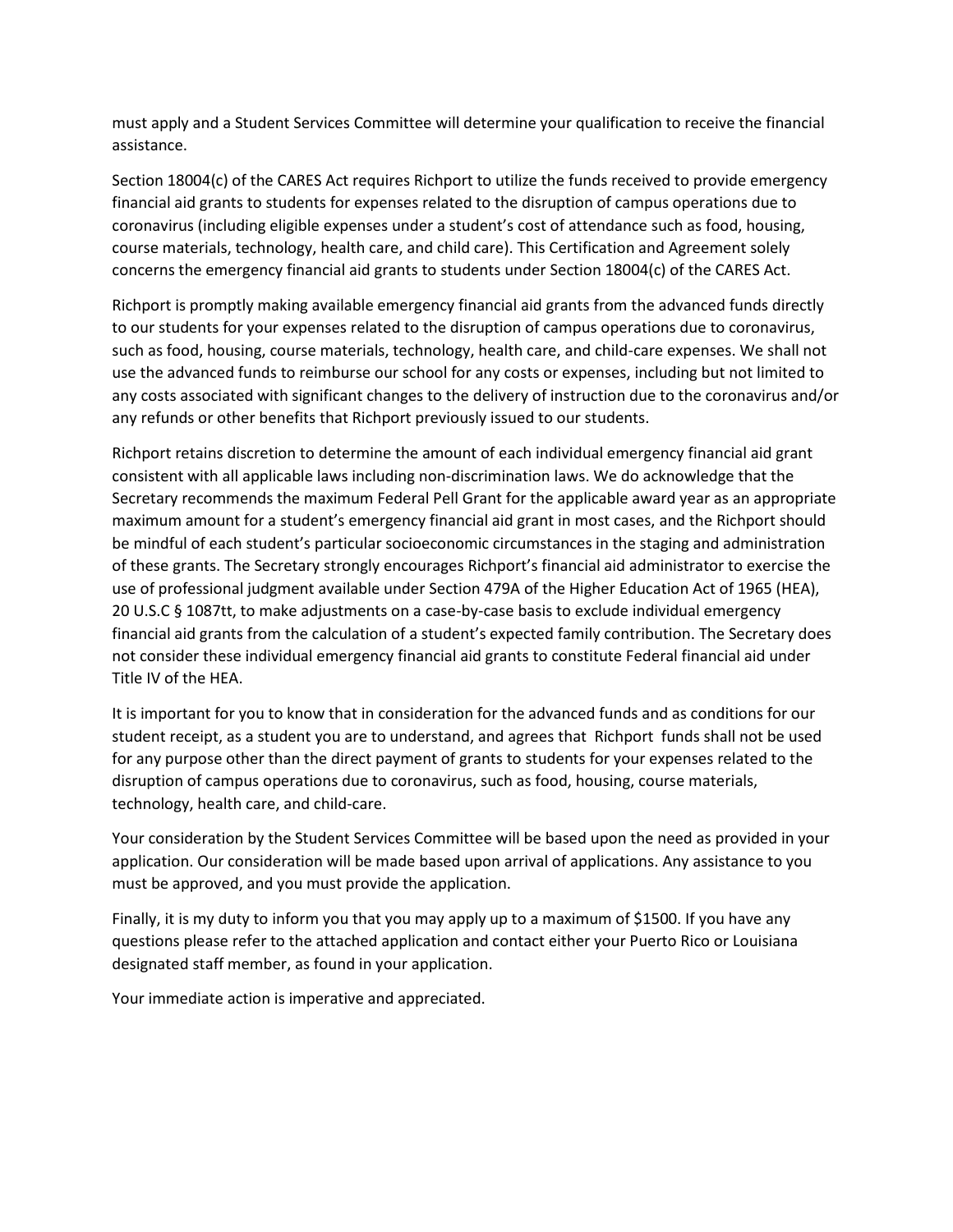As part of Attachment A, Richport Technical College assures and certifies the following:

• Richport will comply with all applicable assurances in OMB Standard Forms 424B and D (Assurances for Non-Construction and Construction Programs), including the assurances relating to the legal authority to apply for assistance; access to records; conflict of interest; nondiscrimination; Hatch Act provisions; labor standards; Single Audit Act; and the general agreement to comply with all applicable Federal laws, executive orders and regulations.

• With respect to the certification regarding lobbying in Department Form 80-0013, Richport certifies that no Federal appropriated funds have been paid or will be paid to any person for influencing or attempting to influence an officer or employee of any agency, a Member of Congress, an officer or employee of Congress, or an employee of a Member of Congress in connection with the making or renewal of Federal grants under this program; Recipient will complete and submit Standard Form-LLL, "Disclosure Form to Report Lobbying," when required (34 C.F.R. Part 82, Appendix B); and Recipient will require the full certification, as set forth in 34 C.F.R. Part 82, Appendix A, in the award documents for all subawards at all tiers.

• Richport has and will comply with the provisions of all applicable acts, regulations and assurances; the following provisions of Education Department General Administrative Regulations (EDGAR) 34 CFR parts 75, 77, 79, 81, 82, 84, 86, 97, 98, and 99; the OMB Guidelines to Agencies on Governmentwide Debarment and Suspension (No procurement) in 2 CFR part 180, as adopted and amended as regulations of the Department in 2 CFR part 3485; and the Uniform Administrative Requirements, Cost Principles, and Audit Requirements for Federal Awards in 2 CFR part 200, as adopted and amended as regulations of the Department in 2 CFR part 3474.

#### **Attachment B**.

Guidance provided to students may also be found in Attachment A of this funding report. As the letter, emails, and web page notices were sent to students, Richport provided an application found attached.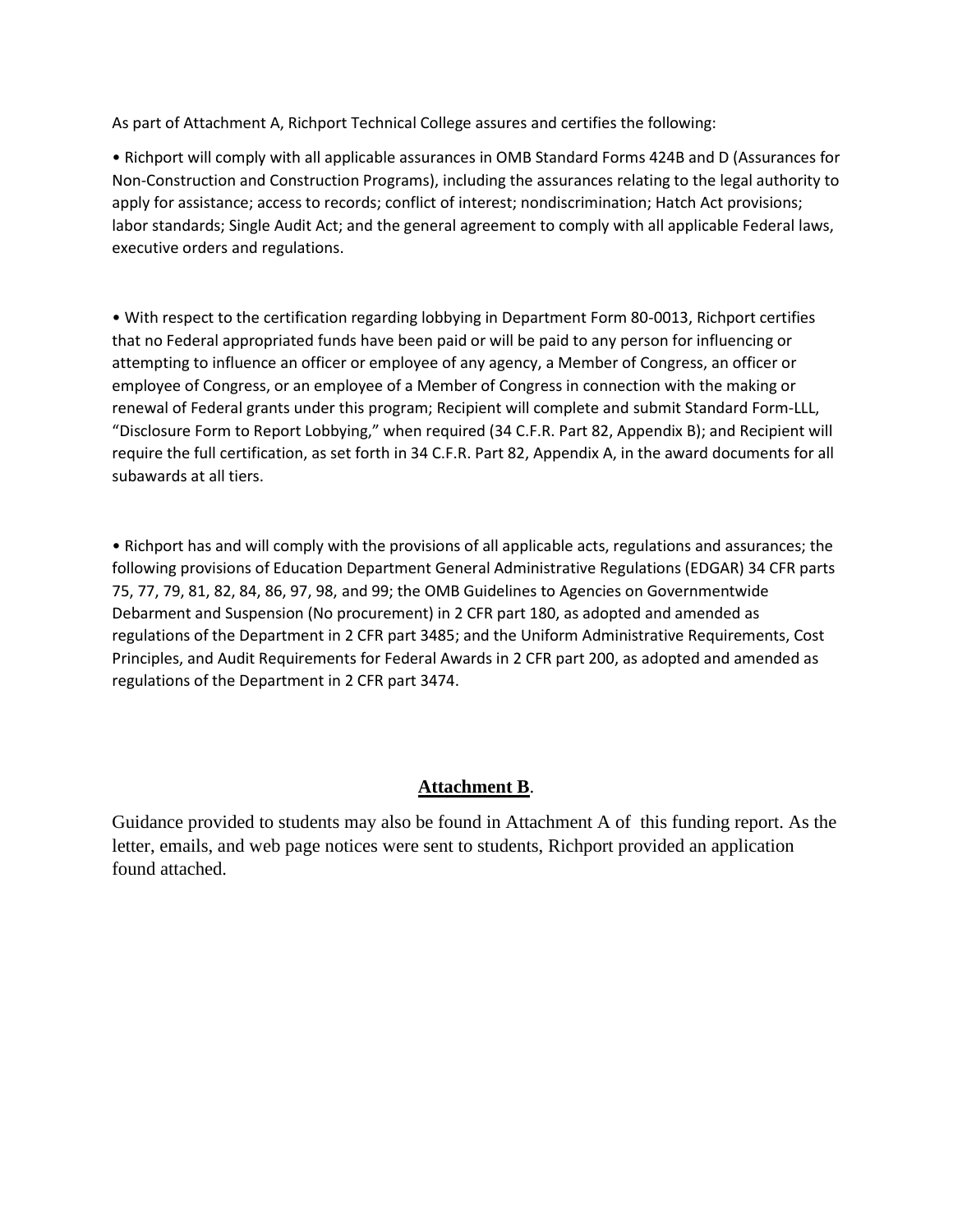

# **Application Process**

Complete the application below. *Note: The maximum amount that you may apply for of this award is \$1500.*

If you are a student in the Baton Rouge Campus then gather appropriate documentation and mail or email to:

**Richport Technical College Student Services: Attn: Toi Armistad 1817 South Sherwood Forrest Baton Rouge, LA 70816 Phone: 225 302-4373 Email: toi@richporttech.org**

If you are a student in the Puerto Rico Campus then gather the appropriate documentation and mail or email to:

**Richport Technical College Student Services: Attn: Joanne Malave Hc-02 Box 12004 Gurabo, Puerto Rico Phone: 787 712-4851 Email: www.richporttc.com**

- If approved, you will be notified about the next steps in the funding process.
- Decisions regarding distributions from the Emergency Support Fund are made on a case-bycase basis by the Richport Technical College Student Services Emergency Fund Review Committee.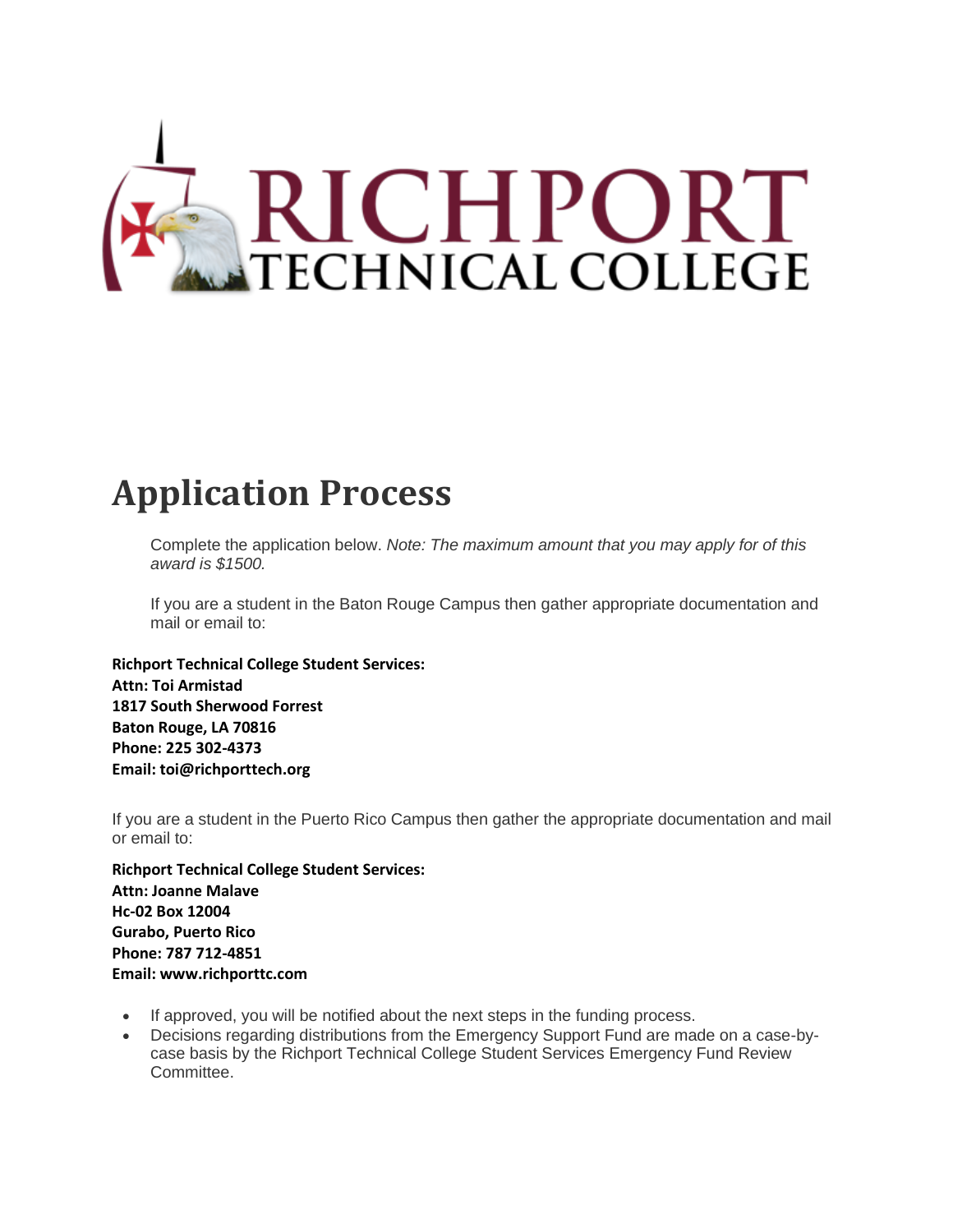*It is imperative that you completely answer the following questions to be used to determine if you qualify for the assistance. Please note that the Richport Student Services Emergency Support Fund is a separate fund and application process that is not associated with regular federal aid and is funding that Richport Technical College recently received from the United States Department of Education through the CARES Act.*

## Questions

| *Student Id Number (last four digits of your Social Security Number): ___________                                                                  |
|----------------------------------------------------------------------------------------------------------------------------------------------------|
|                                                                                                                                                    |
|                                                                                                                                                    |
|                                                                                                                                                    |
|                                                                                                                                                    |
|                                                                                                                                                    |
|                                                                                                                                                    |
| *How did you hear about the Student Emergency Support Fund?                                                                                        |
|                                                                                                                                                    |
| Please answer the following questions to help us understand your situation.                                                                        |
|                                                                                                                                                    |
|                                                                                                                                                    |
| *Do you currently have any relatives living with you?<br>C Yes, partner / roommate Yes, my partner and/or children Yes, my parents and/or siblings |
| $\circ$ No $\circ$ Other<br>If you answered OTHER above, please provide additional information. ___________________                                |
| If you answered YES above, are you the sole provider (source of income)? _____________                                                             |
|                                                                                                                                                    |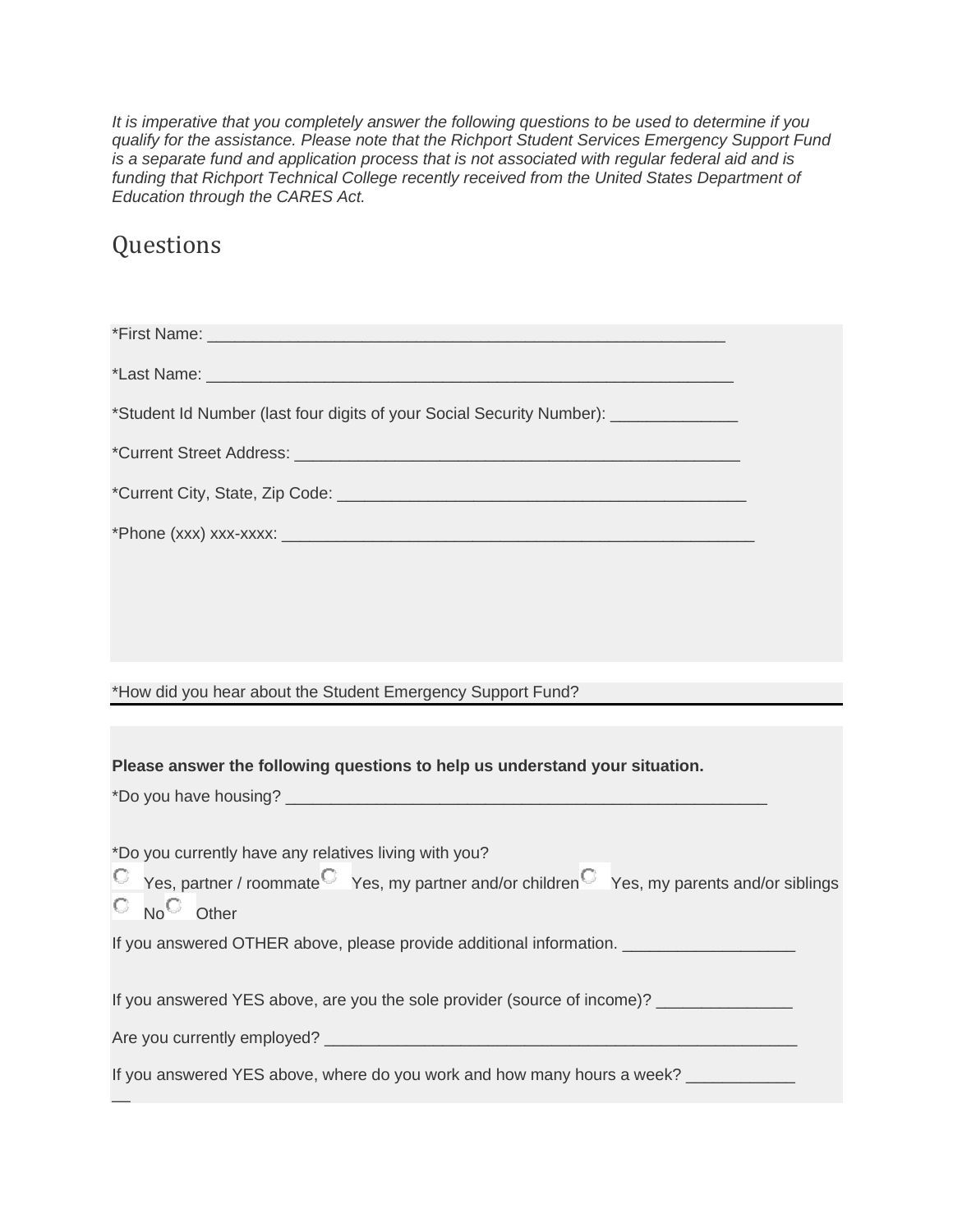\*Is your request due to circumstances caused by the Coronavirus or COVID-19? \_\_\_\_\_\_\_\_\_\_\_\_

How is your request due to circumstances caused by the Coronavirus or COVID-19?

\*What specific life event occurred that prompted your request for emergency support funds?

\*Please describe how you would use funds from the Student Emergency Support Fund, including specific items and amounts.

\*Please describe your efforts to obtain assistance for these unexpected expenses through other sources (family, friends, campus/community organizations, etc.). List aid that has already been provided.

Please include anything else you feel relevant as the committee considers your application.